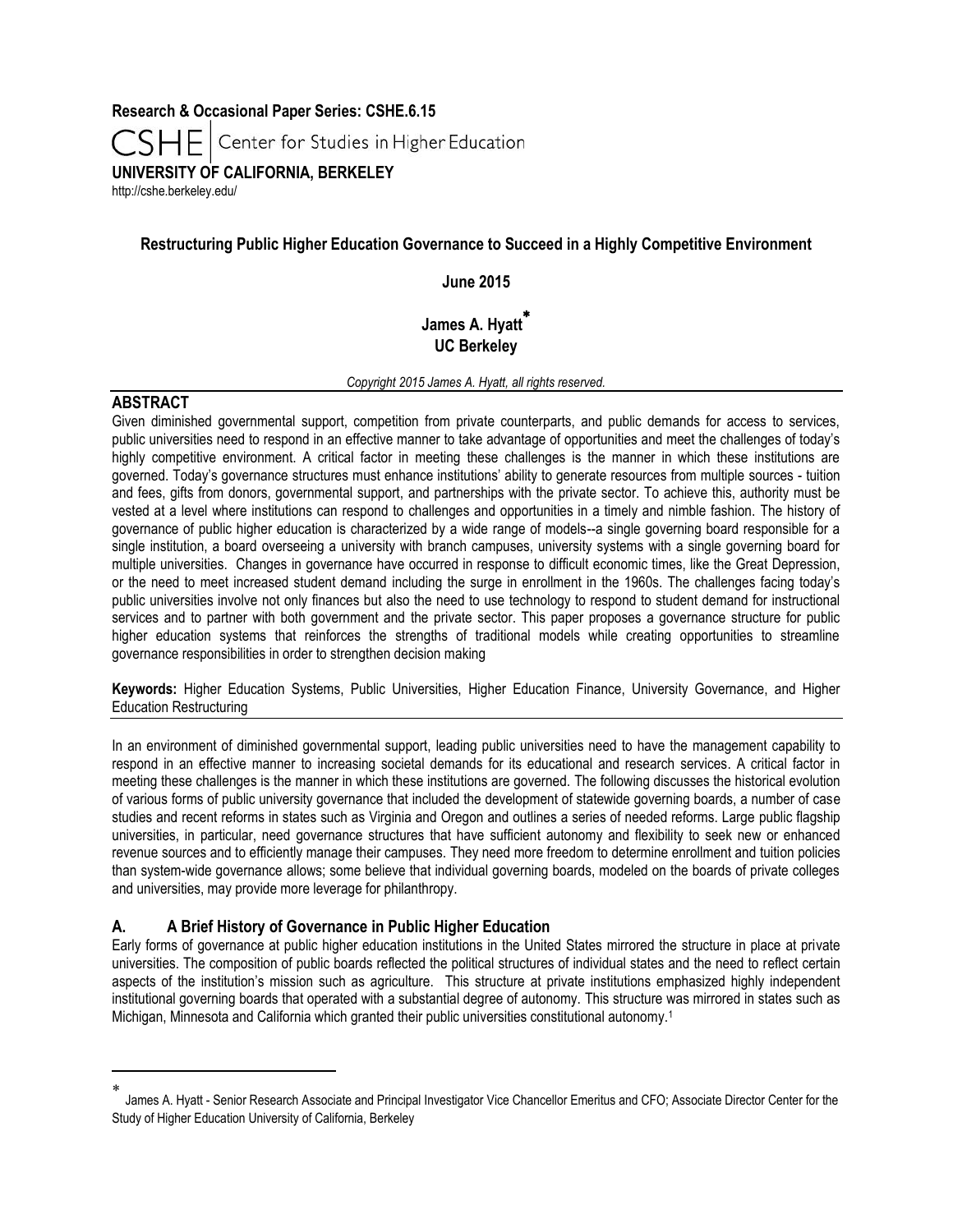Changes in the structures of public higher education governance began to emerge in the 1930's, primarily in response to the economic conditions associated with the Great Depression. Many state legislators believed that combining individual institutions into university systems could lead to greater efficiencies and reduced costs. By 1933, 12 states had developed consolidated single governing boards for all their public institutions of higher education; by 1941 some 16 states had a single governing board – sometimes called a "super-board." Three states also established systemwide coordinating boards, which were viewed as providing the benefit of oversight of public higher education without the fiduciary and governance responsibilities of governing boards<sup>1</sup>.

The next major evolution in systemwide governance of public higher education institutions occurred in the 1960s. In response to growing enrollments at public colleges and universities and an increased demand for higher education, some states saw the advantage of expanding access by increasing the number of campuses. During this period some flagship universities opened branch campuses, particularly in urban areas were demand was the most intense. Minnesota, Illinois, Missouri, Kansas, Texas, and Massachusetts established branch campuses of their flagships in urban centers. Another significant development during this period was the 1960 California Master Plan, which reinforced the roles and responsibilities of the University of California, The California State University and community colleges. After the Master Plan, a number of new campuses at both the University of California and the California State University were established.

In the early 1970s, North Carolina and Wisconsin consolidated all of their public universities under a single governing board. Subsequently each campus in the North Carolina System obtained its own campus board, to which the system delegated certain responsibilities. Consolidation of discrete university systems also occurred in the 1980s with the combination in Maryland of the Board of Trustees of State Universities and Colleges with the University of Maryland campuses to create the University of Maryland System. The impetus for this change was the governor's desire to bring the 13 public colleges and universities under the governance of a single board, while limiting the power of the statewide coordinating board and eliminating single campus boards.

As a result of economic conditions in the 1990s and 2000s funding for public higher education began to decline. Universities that were considered state supported now became state related and in some cases merely state located. Many public universities began to propose a reduction in state control as a way of increasing their ability to compete for other sources of support. In Virginia, the University of Virginia, Virginia Tech, and the College of William and Mary led an effort to obtain greater autonomy in administering their own operations. The efforts led to the Higher Education Restructuring Act of 2006.

### **B. Alternative Approaches to the Governance of Public Higher Education**

As noted, the initial approach to governance in public higher education tended to mirror the structures in place at their private university counterparts. As a result of external economic changes and the need to provide increased access, several additional governance models emerged by the 1950s, with the most common forms of governance including:

- Universities with their own governing boards;
- Governing Boards for Universities with branch or multiple campuses;
- Public University Systems with multiple universities but a single consolidated governing board;
- State wide Governing and Coordinating Boards

At public Universities with their own governing boards, the board is responsible for all operational and fiduciary functions. For example, The Board of Visitors (BOV) is the governing authority of Virginia Tech, and is composed of 14 members, 13 appointed by the Governor of Virginia, and subject to confirmation by the state Senate. The fourteenth member is the president of Agriculture and Consumer Services, who serves ex-officio. The term of office for each member is four years. Some of the board's responsibilities include appointment of the president of the university; establishment of fees, tuition and other charges paid by students; and the review of university policies relating to student life.

Universities with multiple or branch campuses traditionally have a single governing board that is responsible for all campuses. The University of Washington original campus was located in Seattle. In the 1990s two additional campuses were established in Tacoma and Bothell, Washington. The Board of Regents of the University of Washington is today vested by state law with all the powers and authority to govern and set policy for the University of Washington. These include the power to determine the University's mission and strategic direction, oversee financial resources and other assets, select and evaluate the University President, and establish institutional policies and procedures.

A public university system traditionally has a single governing board that oversees the activities of all campuses within the system. The University of California is a ten-campus public system of higher education that is governed by a 26-member Board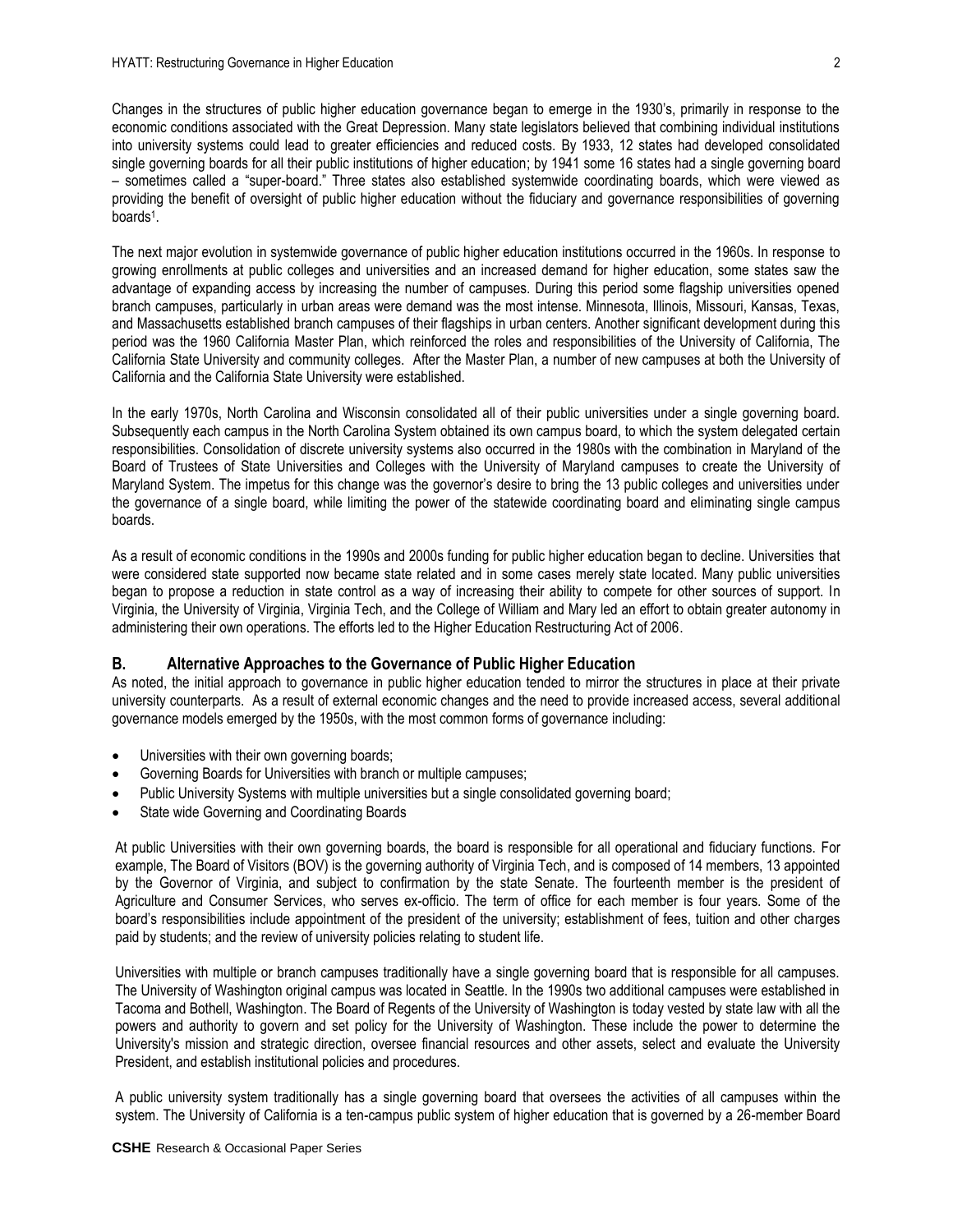of Regents, as established in Article IX, section 9 of the California State Constitution. The regents of the University of California have full powers of organization and government subject only to such legislative control as may be necessary to insure the security of its funds and compliance with the terms of the endowments of the university.

A coordinating board provides oversight of higher education within a given state but does not have governing authority over colleges and universities operating within the state. A number of these coordinating boards were created in the mid 1960s. The Texas Higher Education Coordinating Board, for example, was created in 1965. The Texas Higher Education Coordinating Board represents the highest authority in the state in matters of public higher education and is charged with the duty to take an active part in promoting education throughout the state by:

- Providing a statewide perspective to ensure the efficient and effective use of higher education resources and to eliminate unnecessary duplication;
- Developing and evaluating progress toward a long-range master plan for higher education and providing analysis and recommendations to link state spending;
- Collecting and making accessible data on higher education in the state and aggregating and analyzing that data to support policy recommendations;
- Making recommendations to improve the efficiency and effectiveness of transitions, including between high school and postsecondary education, between institutions of higher education for transfer purposes, and between postsecondary education and the workforce; and
- Administering programs and trusteed funds for financial aid and other grants as necessary to achieve the state's long-range goals and as directed by the Legislature.<sup>2</sup> 2.

According to a 2010 study by the Connecticut Legislative Program Review & Investigation Committee stated that

The basic strength of a governing board is that its statutory authority can be powerful, allowing it to effectively address directly any number of management and policy issues. The downside is that [it] can evolve into a bureaucratic organization, mired in hands on management and slow to respond to institution and public needs. A Coordinating board's major duty is to ensure higher education is responsive to statewide priorities, but lacking statutory authority it relies on the voluntary cooperation the higher education institutions. If consensus building is stalled, the coordinating board is ineffective.<sup>3</sup>

## **C. Four Examples of Governance Structures in Public Higher Education**

The following provides brief examples of a variety of public university governance structures .The governance structures in place have evolved over time. The state of Florida in particular has seen several changes in structures from a centralized Board of Regents to individual governing boards and then back again to a central Board of Governors. The most recent changes occurred in the state of Oregon that has transitioned from a university system to institutions with individual governing boards. Both North Carolina and New York have a combination of both system wide governing boards and local boards. These examples are indicative that there is no single model of governance. Rather changes in governance structures are predicated on both political priorities at the state level and the need for institutions to be responsive to changing economic conditions and the demand for their services

## *North Carolina***:**

The Board of Governors of the University of North Carolina (UNC) was created by legislative action of the 1971 General Assembly on July 1, 1972. Its broad purpose was to plan and develop a well-planned and coordinated higher education system, to improve the quality of higher education, to extend its benefits to all citizens and to encourage an economical use of state resources. It also governs 16 public senior institutions in the state. The Board of Governors is responsible for program approval; preparation of a single, unified budget request for all 16 public senior institutions; setting enrollment levels and other matters not delegated to institutional boards of trustees. It maintains close liaisons with the governing boards for the public schools and the community colleges. The chief executive officer of the university, the president, is elected by and serves at the pleasure of the Board. The Board does not serve as a cabinet department but gives advice and recommendations concerning higher education to the governor, the General Assembly, the advisory budget commission and the institutional boards of trustees.

The Board is composed of 32 members, 16 of whom are elected by the legislature every two years. All 32 members, serving four-year terms, are deemed members-at-large, charged with the responsibility of serving the best interests of the entire state. Special members of the Board include former governors, past board chairs and the president of the UNC Association of Student Governments. These ex-officio members, who serve by virtue of the office he or she holds/held, may not vote. At-large members may serve only three successive terms.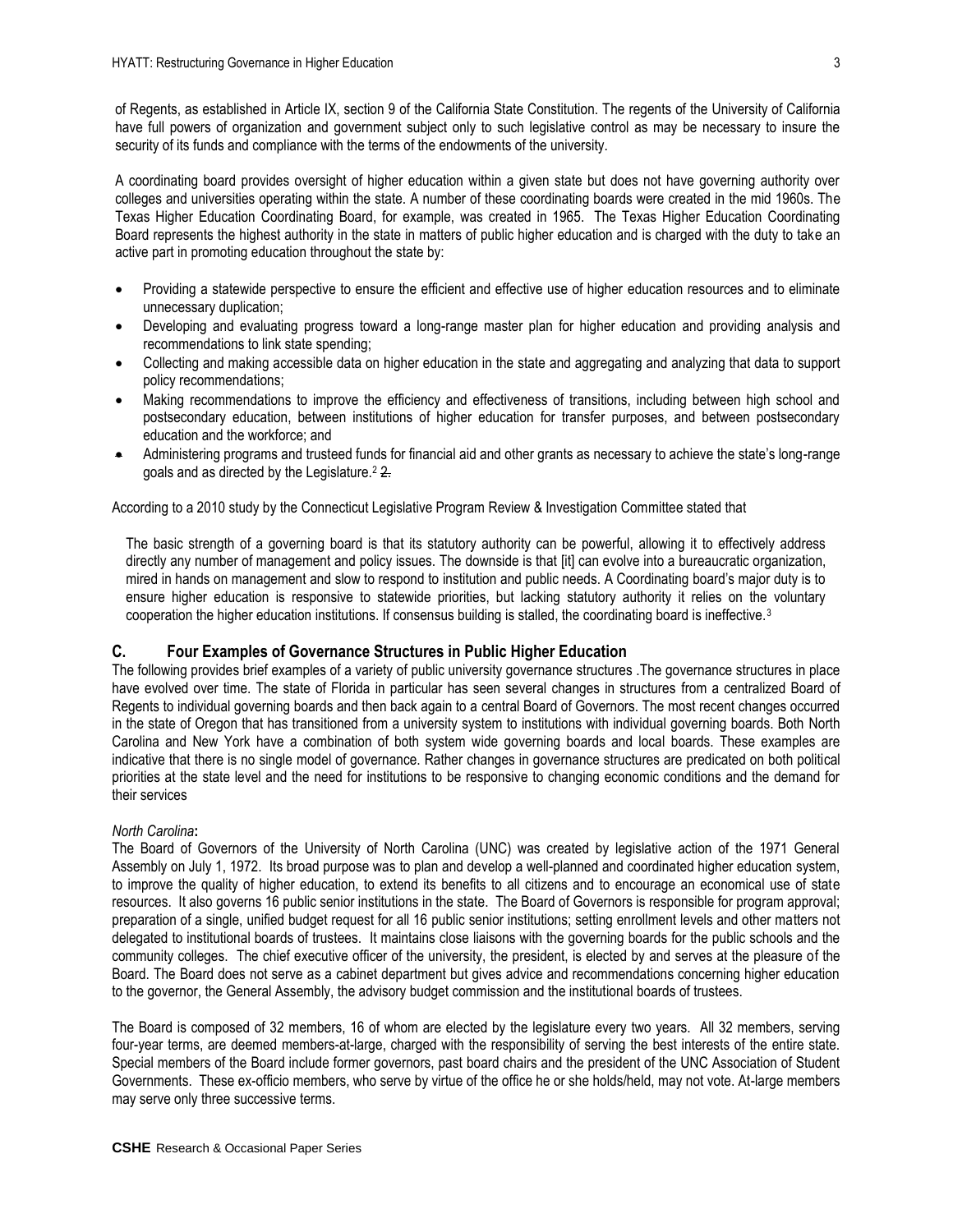Under the statute creating the Board of Governors, a 13-member board of trustees was created for each of the 16 public senior institutions. The Board of Governors elects 8 members, the governor appoints 4 members and the student body president serves as an ex-officio voting member by virtue of the elected office he or she holds. Trustees serve 4-year terms and are responsible for promoting the sound development of the campus and advising the Board of Governors and the chancellor. The Board of Governors has delegated many responsibilities to the trustees. The trustees recommend names of chancellors to the president who recommends a candidate to the Board of Governors.

#### *Florida***:**

Effective July 1, 2001, each of the 11 state universities had a governor-appointed 12-member board of trustees. In addition, the student body president served as a voting member of each board**.** In 2003, the Florida Board of Governors was created to centralize the administration of the State University System of Florida. Previously, Florida's State University System was governed by the Florida Board of Regents (1965–2001) and the Florida Board of Control (1905–1965)**.** The State University System of Florida is now a system of twelve public universities in the state of Florida. It has a central governing board, The Board of Governors, and institutional boards on each of its twelve campuses.

#### *Oregon*:

There have been several waves of changes in higher governance structures in Oregon. The move to the current structure was partially driven by the fact that only 40 percent of Oregonians earn a college credential and Governor John Kitzhaber's commitment to see this figure double by 2025. The architects of the current restructuring initiative also believed that a single board could be a stronger proponent for the interests of students and that such a structure could results in lower costs.

## **Proposed reorganization**



In order to effect these changes legislation was proposed to create independent boards for each of the state's public universities. Boards were first established for the University of Oregon, Portland State University and Oregon State University. Boards for the other five universities are currently being established. The major changes in Oregon's new higher education governance structure are outlined above:

### *The State University of New York (SUNY)*:

Another example of a higher education governance structure that encompasses all components of public higher education is the State University of New York (SUNY). SUNY was established in 1948 when New York became the 48th state, of the then 48 states, to create a state university system. SUNY initially represented a consolidation of 29 unaffiliated institutions, including 11 teachers colleges. All of these colleges, with their unique histories and backgrounds, united for a common goal: to serve New York State. Since 1948, SUNY has grown to include 64 individual colleges and universities that were either formerly independent institutions or directly founded by the State University of New York.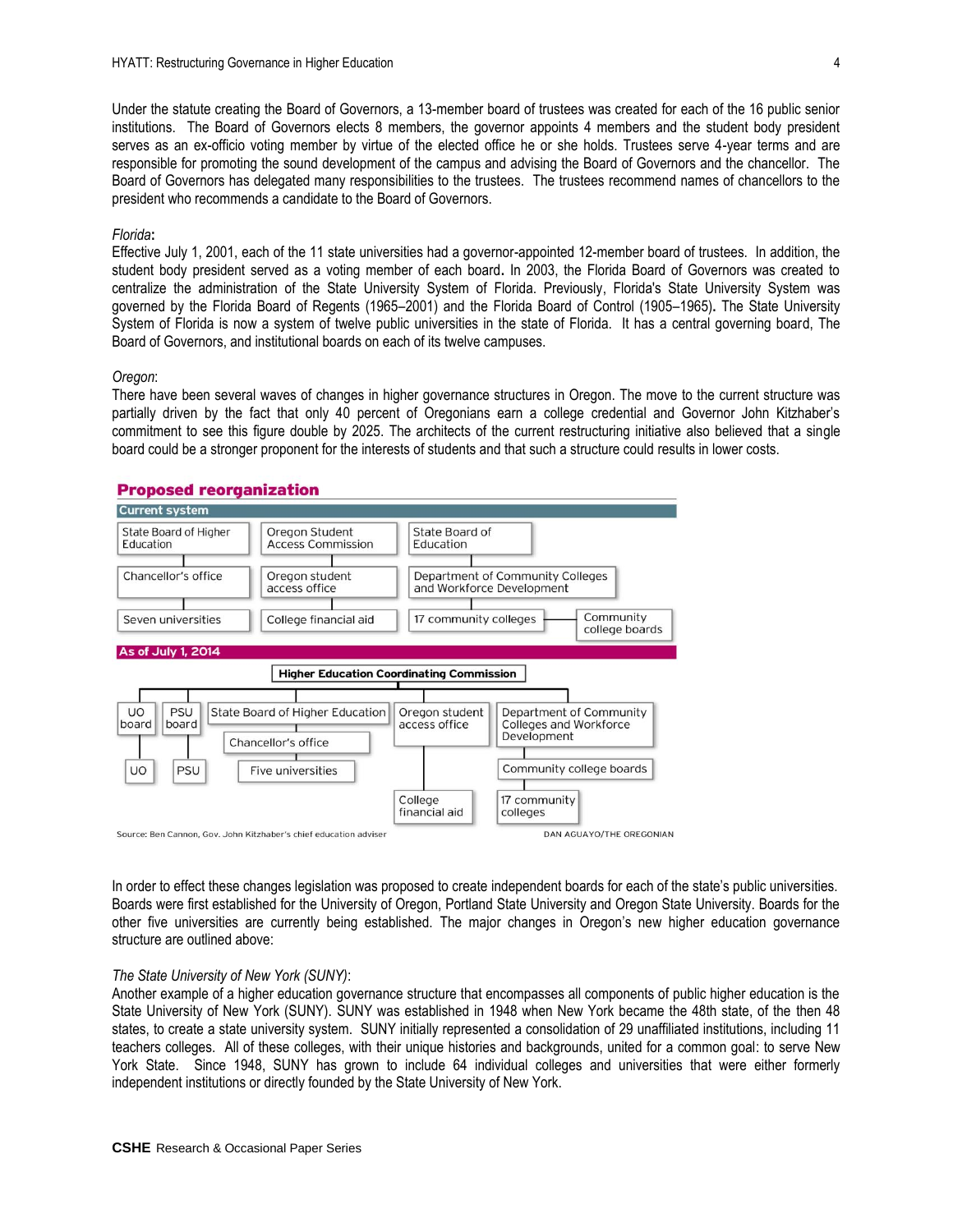

All 64 campuses of SUNY function under the overall authority and responsibility of the SUNY Board of Trustees, subject to the general guidelines of the Board of Regents of the State of New York. The Board of Trustees is SUNY's governing body, consisting of 17 members, 15 of whom are appointed by the governor, by and with consent of the New York State Senate. In addition, the president of the Student Assembly serves as a voting member and the president of the University Faculty Senate serves on the board as a nonvoting member.

The SUNY Board of Trustees delegates administration of the university to the Chancellor and his/her staff, known as the system administration, which implements university-wide academic, fiscal, personnel and facilities policies. The SUNY system administration serves as liaison between the campuses and such state offices as the Division of the Budget, the Governor's Office of Employee Relations, the Department of Civil Service, and the Office of the State Comptroller.

Each campus president serves as the chief administrative officer with overall responsibility, authority and accountability for the campus. Each campus devises its own structures, programs and procedures within the general goals and policies of SUNY and within its specific mission. And each state-operated campus in the SUNY system also has its own College Council, which consists of 10 members, nine appointed by the governor and one elected by and from the students on the campus. The governor designates one member as chair. Council members appointed by the governor serve for a term of seven years. Councils also invite a representative of the faculty and a representative of the alumni to attend regular meetings of the council.

Some of the specific responsibilities of College Councils are as follows:

- Recommend to the state university trustee candidates for appointment by the state university trustees as head of such institution;
- Review all major plans of the head of such institution for its more effective operation and make such recommendations with respect thereto as it deems appropriate;
- Make regulations governing the care, custody and management of lands, grounds, buildings and equipment;
- Review the proposed budget requests for such institution prepared by the head thereof and recommend to the state university trustees a budget for such institution;
- Make an annual report to the state university trustees on or before September first of each year and report to them from time to time on any matter it believes requires their attention.

#### **D. Strengths and Weaknesses of Public Higher Education Governance Structures**

Over the years there has been a growing debate over the effectiveness of public higher education governance structures, particularly about the relative merits of campus governing boards, university system governing boards, and statewide coordinating boards. A 1952 report by the Council of State Governments asserted that state-level planning was necessary to counteract institutional boards' self-interested actions. This argument has gained strength in periods of economic stress such as

**CSHE** Research & Occasional Paper Series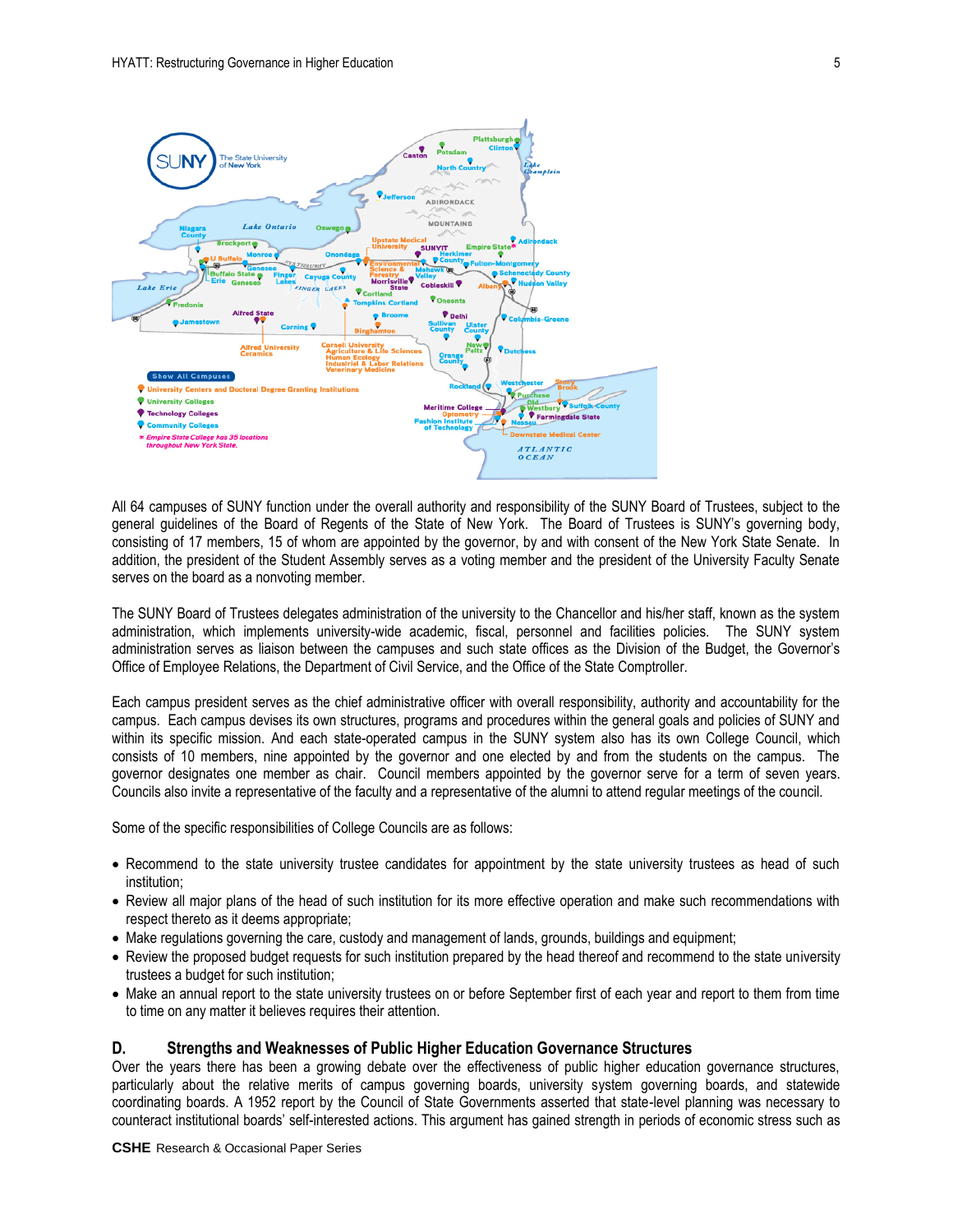the Great Depression and more recently the Great Recession when there is an increased focus on reducing costs or in periods of increased student demand when such forms of governance are viewed as improving the effectiveness and efficiencies of campus operations.<sup>4</sup>

In a December 2010 report by the Legislative Program Review and Investigations Committee to the Connecticut General Assembly, strengths and weaknesses of governing boards were identified. The strengths included their ability to engage in statewide strategic planning and their ability to respond to state priorities. Weaknesses included their ability to respond to market forces.<sup>5</sup>

In "Modernizing Governance at the University of California" former UC Berkeley Chancellor Birgeneau and other campus leaders proposed that the UC Regents devolve certain responsibilities to campus governing boards. The premise was that campus boards would have responsibility for basic campus financial and operations functions while the Regents would retain authority for overall system-wide policy and fiduciary responsibilities. Such a hybrid governance model would preserve the constitutional autonomy of the Regents while empowering local action and innovation.

In a March 2014 article in Inside Higher education Robert Berdahl, Steven Sample and Raquel M. Rall questioned the utility of university systems in advancing public higher education. The authors state that:

... it's not clear that good state systems any longer lead to good university governance. Indeed, it may be that university systems are inimical to the health of public flagship universities and to the states and regions they serve. As institutions have grown larger and more complex, it is more difficult for a single system board to oversee and govern them. And systems emerged to manage growth in the 20th century; the current agenda and public interests are quite different, rendering them less effective if not obsolete.<sup>6</sup>

While state support was increasing, the systems continued to thrive under the notion that a rising tide floats all boats. With declining state support, flagship campuses grew concerned that systems might not only lead to diminished quality of instructional programs but also impair their ability to compete for diminishing federal research support as well as private support to offset the loss of state dollars. According to Berdahl *et al*:

In contrast to system boards, institutional boards can be advocates for their universities, resembling more closely the functions of the boards of private universities. They are more familiar with the campus; they are in a position to more effectively evaluate the campus leadership as well as to understand the pressures and challenges under which it operates. As advocates of the university, they can be more involved in raising money from private sources.

One common measure of performance in the area of research is the National Science Foundation's (NSF) ranking of Institutions by their level of research expenditures. The following exhibit highlights governance structures at 10 major AAU research universities and their respective rankings:

## **F. Challenges Facing Public Higher Education**

Pubic higher currently faces a number of major challenges. Among the most serious are:

- 1. Significant reductions in the level of state support;
- 2. Demand for increased access to programs and services;
- 3. Continued state control over administrative and financial operations;
- 4. Competition from private and for profit institutions

#### *Reductions in State Support:*

During the last two decades public universities have seen a dramatic decline in state support and increases in tuition and other sources of support. The following graphs show trends in state support and increases in tuition and fees, nationally and at the University of California, Berkeley.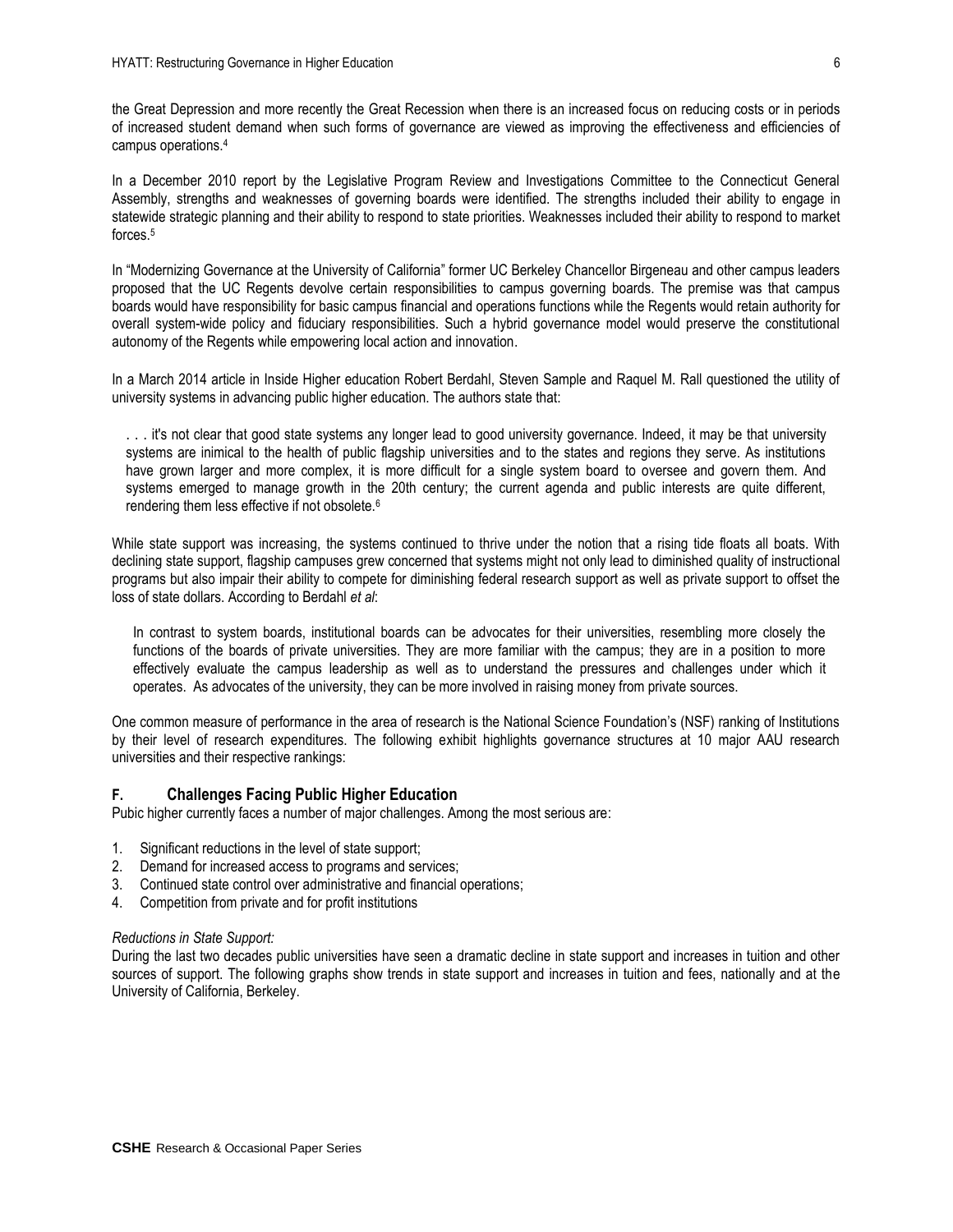

## Net Tuition as a Percent of Public Higher Education Total Educational Revenues (Source: SHEEO)



State Support at University of California, Berkeley



## Tuition and Fees at the University of California, Berkeley



30%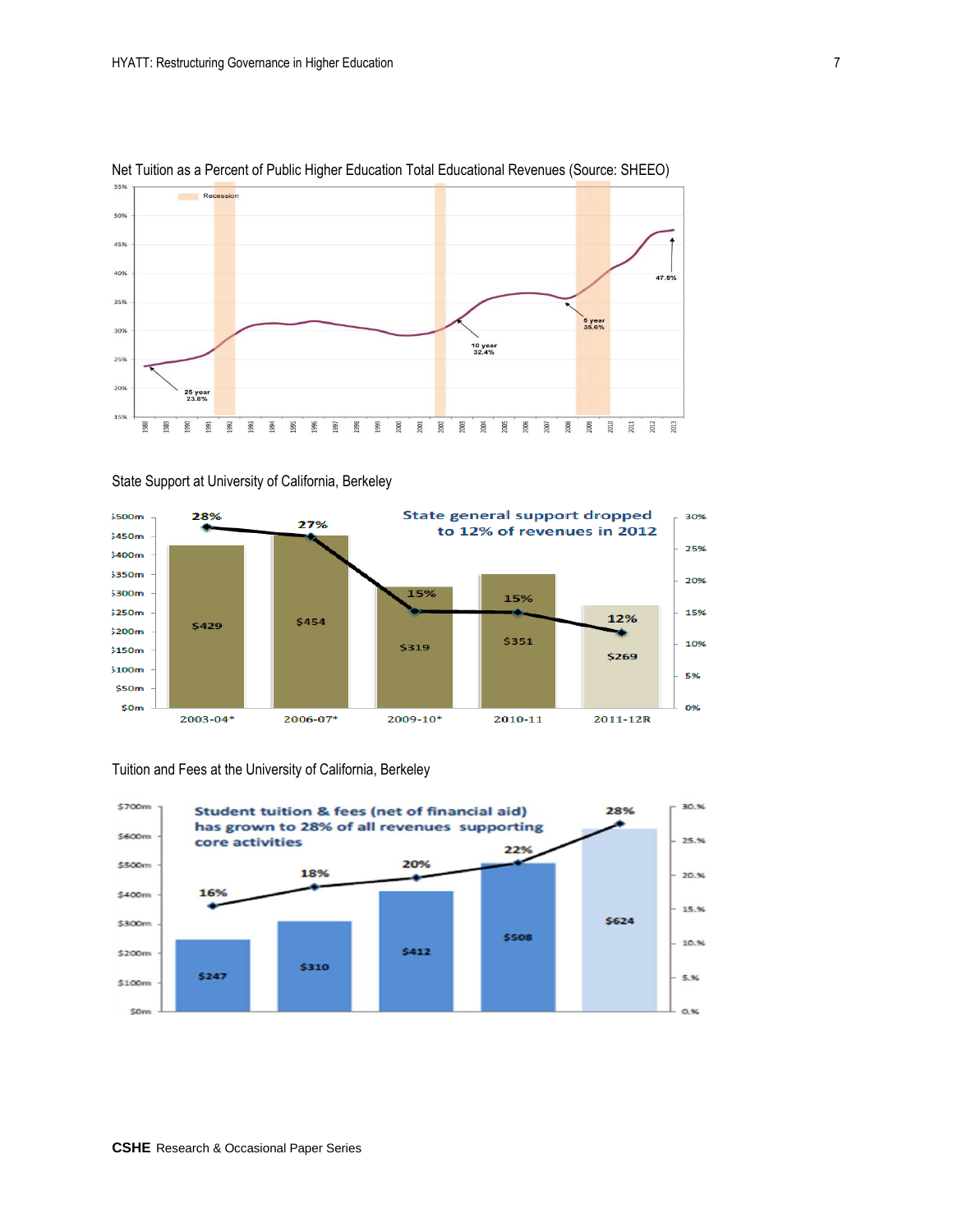Given declining state support, public research universities need to be more competitive in maximizing other sources of support such as philanthropy and grant and contract funding and in increasing revenue from other non-traditional sources such as public private partnerships. The chart below highlights annual private support generated by several of the nation's leading research universities in 2011. Private universities are in red and public universities are in blue.

- <p>●</p>\n<p>1. Stanford University (\$709.42 million)</p>\n<p>9. Harvard University (\$639.45 million)</p>
- **2. Harvard University (\$639.15 million)**
- **3. Yale University (\$580.33 million)**
- **4. Massachusetts Institute of Technology (\$534.34 million)**
- <p>●</p>\n<p>5. Columbia University (\$495.56 million)</p>\n<p>6. John: Hophine University (\$485.41 million)</p>
- **6. Johns Hopkins University (\$485.41 million)**
- **7. University of Pennsylvania (\$437.72 million)**
- **8. University of California–Los Angeles (\$415.03 million)**
- **9. University of California–San Francisco (\$409.45 million)**
- **10. University of Southern California (\$402.41 million)**
- **11. University of Texas at Austin (\$354.34 million) 12. Duke University (\$349.66 million)**
- 
- **13. New York University (\$337.85 million)**<br>● 14. University of Washington (\$334.49 mi **14. University of Washington (\$334.49 million)**
- **15. University of Wisconsin–Madison (\$315.77 million**)
- 
- 16. Cornell University (\$315.53 million)<br>● 17. Indiana University (\$305.90 million) **17. Indiana University (\$295.90 million)**
- **18. University of California–Berkeley (\$283.35 million)**
- **19. University of North Carolina at Chapel Hill (\$274.95 million)**
- **20. University of Minnesota (\$272.57 million)**

#### *Demand for Access to Academic Programs:*

At a time in which state support for public higher education was declining in California, the enrollment demand for the programs offered by public institutions was increasing. Unable to respond to this demand without reducing quality, public institutions faced increased competition from private and for-profit institutions who were more than willing to meet this enrollment demand. As a consequence the proportion of high school graduates progressing to UC or CSU fell from 22% to 18% in the five-year period from FY 2007-2012. 7

Since decisions related to tuition increases were made at the university system rather than the campus level, the ability to calibrate tuition with student demand on a campus basis was not an option. While both UC and CSU sought to minimize the increases in resident undergraduate tuition to offset the reductions in state support, both systems increased the number of nonresident students, who were charged considerably more than resident students, as a way offsetting reductions in state support.

### *Continued State Control Over Administrative and Financial Operations:*

Many public institutions have chafed under the fact that reduction in state funding brought no corresponding reduction in financial and administrative controls. In Virginia an effort was undertaken to provide campus with more control over these basic operations. Starting in 2004 The University of Virginia, Virginia Tech and the College of William and Mary led an effort to streamline administrative procedures and strengthen university governance structures. As a result they forged a new relationship with the state that was formally adopted in 2006 as the Higher Education Restructuring Act.

The Higher Education Restructuring Act resulted in major changes in the way colleges and universities conducted business in the Commonwealth of Virginia. A brief overview of these major changes is as follows<sup>8</sup>:

- Financial management: Provides a framework for the institution to develop its own financial management policies including setting, holding, and investing its tuition, fees, research funds, auxiliary enterprise funds, and all other public funds.
- Investments: Allows governing boards to adopt written investment guidelines for investing operating funds.
- Human resources: Allows governing boards to adopt a human resources system for its classified employees. The state's retirement system, health insurance, workers' compensation coverage program, and grievance procedures will continue to apply to classified staff and faculty members as these programs currently apply.
- Capital projects: Continues decentralization authority for non-general fund projects and extends current pilot project on general fund projects subject to the adoption of board-approved policies for the review, approval, and implementation of all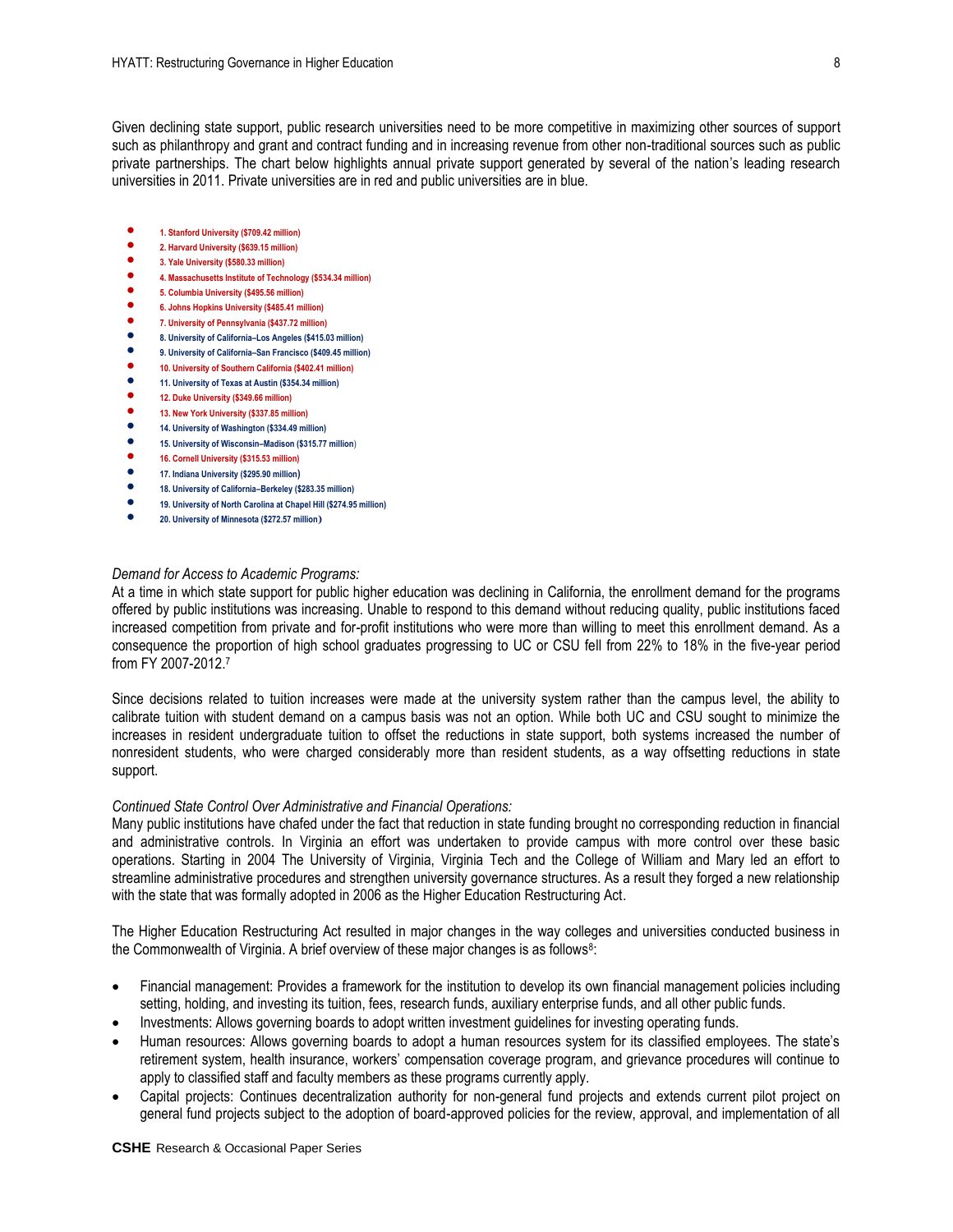capital projects.

 Acquisitions: Extends current authority to all real and personal property with non-general funds without prior approval in accordance with policies adopted by governing boards.

#### *Competition from Private and For-Profit Higher Education Institutions:*

As noted, during the great recession of the 2000's, both private but more significantly for-profit higher education institution in California experienced enrollment increases, while public universities restricted resident enrollment growth, because of the impact of state budget reductions.

Private research universities also experienced growth in private support. As of 2012, Stanford University had raised a record breaking \$6.2 Billion in five years, and the University of Southern California had set a goal of raising \$6 Billion by 2018.<sup>9</sup> (Source Economist August 11, 2012). With 22,000 people on its payroll, USC in 2012 was the biggest private employer in Los Angeles.

The following table highlights changes between 2008 and 2013 in National Science Foundation rankings between a select number of public and private institutions on the basis of total research and development (R&D) expenditures. During this period some private major research universities made impressive gains both in total R&D expenditures and rankings, while comparable public universities experienced modest growth in total R&D expenditures and declining rankings.

| <b>Institution</b>        | 2013 NSF Rank | <b>R&amp;D Expenditures</b> | 2008 NSF Rank | <b>R&amp;D Expenditures</b> |
|---------------------------|---------------|-----------------------------|---------------|-----------------------------|
|                           |               | (\$000)                     |               | (5000)                      |
| <b>Harvard University</b> |               | 1.012.798                   | 31            | 505.832                     |
| Columbia University       | 13            | 889.188                     | 24            | 548.704                     |
| <b>UCLA</b>               | 10            | 966.659                     | 4             | 902,840                     |
| <b>UC Berkelev</b>        | 24            | 727.002                     | 18            | 620.374                     |
| MIT                       | 12            | 900.524                     | 14            | 682,058                     |

Source: National Science Foundation

### **G. A Proposal to Restructure Higher Education Governance at Public University Systems**

Given the challenges confronting today's public universities, the manner in which they operate and how they are governed needs to change. They need to be nimble enough to take advantage of key opportunities to enhance their academic programs and research portfolios. They cannot be burdened by state bureaucratic processes but must be able to implement best practices in administration and finance. Finally, they need to have the flexibility to enter into partnerships with private and public sector entities that maximize their ability to achieve their goals and objectives.

Based on Virginia's experience in passing the Higher Education Restructuring Act, campus governing boards should be granted the flexibility to mange their own finances and exercise control over their administrative operations. In Virginia the state was willing to grant this authority in exchange for a campus commitment to advance the state's higher education agenda including student access and economic development. In the case of university systems, the system governing board must change its focus from one of regulation and control to one focused on advancing the goals of the system by granting increased decision making authority to its campuses.

Clark Kerr, the first Chancellor of the University of California, Berkeley and the former president of the University of California System, indicated the following dichotomy between a university campus and its parent system:

It was my conviction, both as chancellor and president, that the campus was the basic loyalty unit; that 'university wide' was an essential superstructure in service to the campuses; that we needed 'one university' but one university with a pluralistic system of governance; that the campuses should control item-by-item decision making under general policy guidance unless there was a good reason to the contrary; that the chancellors should be the 'executive heads' of their campuses as the Board of Regents had decided in 1951.<sup>10</sup>

The argument for institutional boards for public institutions has been proposed in a number of forums, from a recent proposal by Gov. Scott Walker of Wisconsin to papers by Birgeneau and Berdahl. The needs for a change in governance structure proposed in this paper is also driven by the Virginia Higher Education Restructuring initiative which emphasized the ability of campus boards to have increased operational and financial authority in order to more effectively respond to challenges and opportunities. If we assume that decisions are best made at a level that is the closest to the where they impact operations and that in order to stay completive institutions must be able to meet challenges and take advantages of opportunities in a expeditious manner then the following structure for public university systems would support this assumption.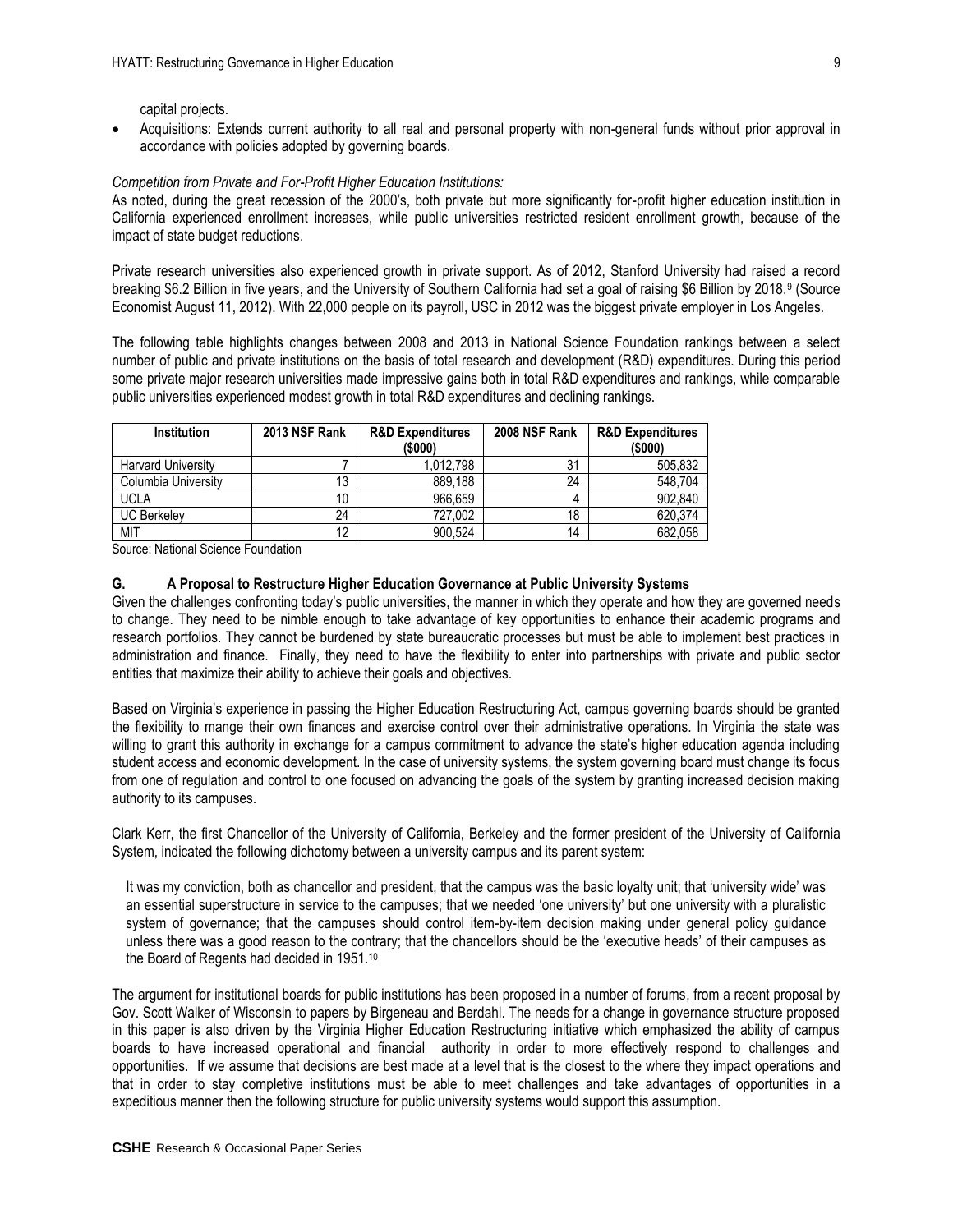The system-wide board would continue to have responsibility for all system-wide policies and for mapping the strategic direction of the university system as a whole. It would also have responsibility for the system-wide budget and for interacting with the governor, the legislature, and the federal government.

Consistent with the role currently exercised by many system-wide boards the board would continue to focus on the major policy issues facing public higher education in its respective state and interact with other higher education segments in the state. Responsibility for certain operating matters, however, could be delegated to individual campus boards.

Major areas impacted by this change would be as follows:

- Budgets: The system-wide board would have overall responsibility for the approval and submission of a consolidated budget for all of its member institutions to the Governor. Campus boards would have the responsibility for developing both the non-state and state portions of campus budgets. The system-wide board would have responsibility for making sure that total campus budgets were balanced and realistic.
- Tuition/Fee Setting: Tuition and mandatory fees for resident undergraduates would be proposed by campus boards and then considered and set by system-wide board. Campus boards would have authority for all non-resident undergraduate and resident and non-resident graduate fees as well as differential course and program fees.
- Facilities and Construction Projects: The system-wide board would continue to have responsibility for reviewing and approving consolidated capital budgets for all of its campuses. Campus boards would have the responsibility for reviewing and approving individual capital projects included in the university's capital budget.
- Fundraising and Development: The system-wide board would be kept informed of individual campus fundraising plans and activities. It would be the responsibility of campus presidents, working with their campus boards, to develop appropriate plans and initiatives.
- Real Estate Transactions: The system-wide board would be kept informed of all plans to either acquire or dispose of real property. Individual campus boards would have the authority to initiate real estate transactions as long as they were consistent with university system and state policies and procedures.
- Public/Private Partnerships: The system-wide board would be kept informed of the plans of all campuses to enter into partnerships with all private and not for profit entities. Individual campus boards would have the authority to initiate public/private partnerships as long as they were consistent with university system and state policies and procedures.

The appointment of campus board members would reside with the governor and/or with the concurrence of the system-wide board. Nominations for prospective candidates for campus boards would come from the respective campuses with input from constituent groups such as students, faculty, staff and alumni. The chair of the campus boards together with the campus chancellor would provide regular reports to the system-wide board.

The proposed governance structure would therefore allow the system-wide board to focus on system-wide policies and initiatives while delegating to campus boards the oversight of campus operations.

## **Conclusion**

The need for changes in the governance of public university systems is not driven solely by any one model. Governance of public universities has evolved over time and has been driven by both national issues such as access and the state of the economy and local issues such as the need a state to advance certain political agendas such as reducing costs or increasing the number college graduates. In order to respond effectively to these challenges institutions must have the ability to operate in an efficient, effective and responsible manner. Changes in governance structures can facilitate this process by vesting financial and operational responsibilities at a level that allows an institution to respond effectively to both challenges and opportunities.

The model proposed in this paper combines the strengths associated with a university system with regard to statewide higher education policy with the increased operational flexibility by delegation of certain operational responsibilities to individual campuses.

### **BIBLIOGRAPHY**

Betsy Hammond (2013) Higher Education Stands to Get Powerful New Overseer: April 14, 2013, Oregonian

Redesign Authorization: Legislature Backs Education Redesign Third Session in a Row: Oregon Learns, April 30, 2014

Putting together the pieces of higher education: The Oregonian Editorial Board, February 22, 2013

**CSHE** Research & Occasional Paper Series

\_\_\_\_\_\_\_\_\_\_\_\_\_\_\_\_\_\_\_\_\_\_\_\_\_\_\_\_\_\_\_

Higher Education Restructuring: University of Virginia: Office of the Vice President for Management and Budget

Board of Higher Education Endorses Governing Boards for State's Technical and Regional Universities: Oregon University System, April 4, 2014